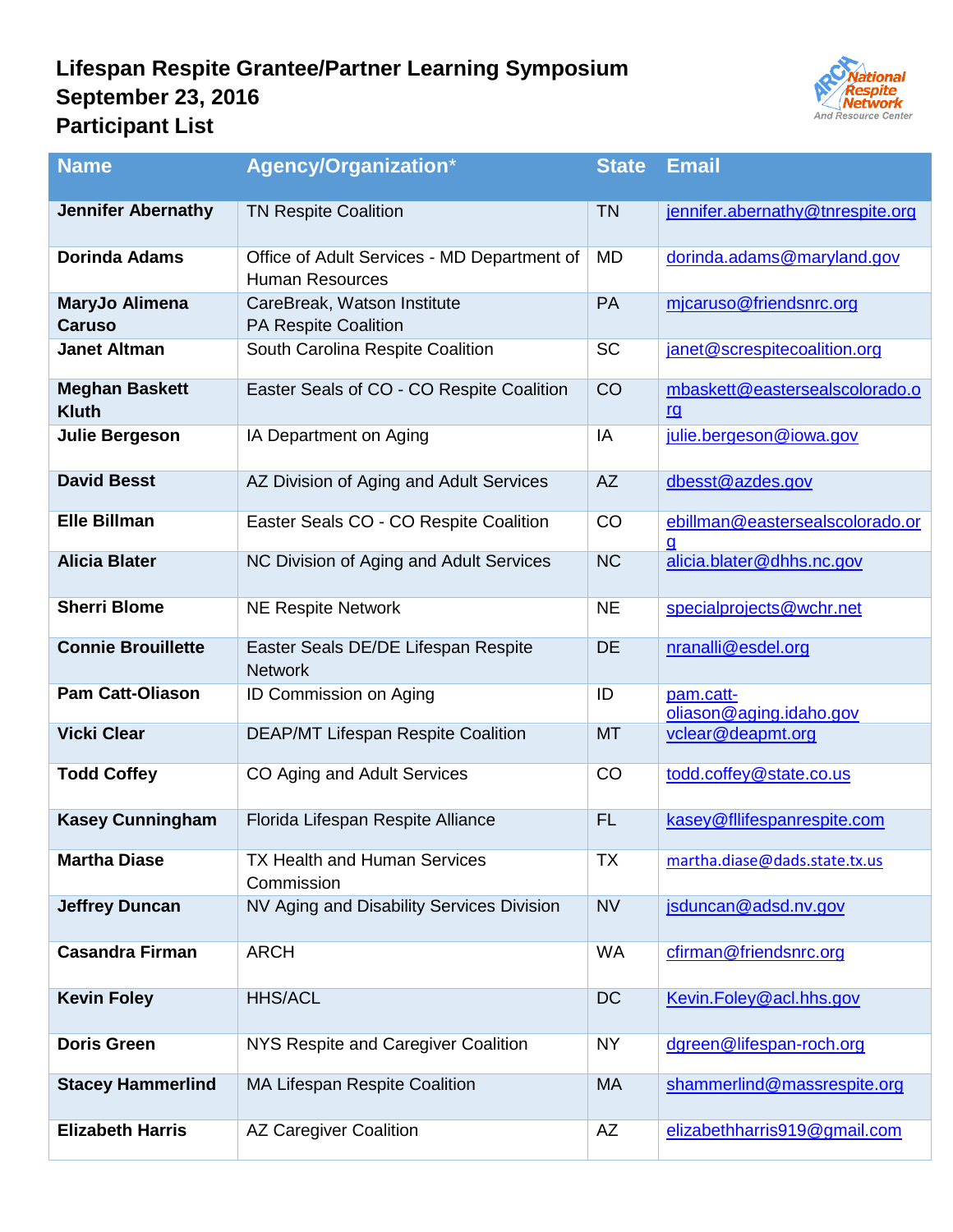| <b>Name</b>                           | <b>Agency/Organization*</b>                                                 | <b>State</b> | <b>Email</b>                                               |
|---------------------------------------|-----------------------------------------------------------------------------|--------------|------------------------------------------------------------|
| <b>Liz Havenner</b>                   | VA Department for Aging and Rehabilitative<br><b>Services</b>               | <b>VA</b>    | Liz.havenner@dars.virginia.gov                             |
| <b>Nicole Hawk</b>                    | <b>Texas Health and Human Services</b><br>Commission                        | <b>TX</b>    | nicole.hawk@hhsc.state.tx.us                               |
| <b>Brittany Huey</b>                  | AL Lifespan Respite Resource Network                                        | <b>AL</b>    | bhuey@ucphuntsville.org                                    |
| <b>Susan Janko</b><br><b>Summers</b>  | <b>ARCH Consultant</b>                                                      | <b>WA</b>    | cssummers@earthlink.net                                    |
| <b>Sharon Johnson</b>                 | NE Dept of Health and Human Services                                        | <b>NE</b>    | sharon.j.johnson@nebraska.gov                              |
| <b>Emily Kearns</b>                   | <b>MA Lifespan Respite Coalition</b>                                        | <b>MA</b>    | emilykearns18@gmail.com                                    |
| <b>Susie Keesling</b>                 | AR DHS-Division of Aging and Adult<br><b>Services</b>                       | <b>AR</b>    | susie.keesling@dhs.arkansas.go<br>$\underline{\mathsf{v}}$ |
| <b>Ashley Kenneth</b>                 | National MS Society/VA Caregiver Coalition                                  | <b>VA</b>    | ashley.kenneth@nmss.org                                    |
| <b>Ray Kirk</b>                       | <b>ARCH</b>                                                                 | <b>NC</b>    | rskirkassocs@gmail.com                                     |
| <b>Carl Lingen</b>                    | Iowa Lifespan Respite COaltion                                              | IA           | carl@capturemarketinggroup.co<br>m                         |
| <b>Maggie Lyons</b>                   | IL Respite Coalition                                                        | IL           | maggielyons@hotmail.com                                    |
| <b>Cara Magrane</b>                   | Respite Care of San Antonio and Texas<br><b>Respite Coalition</b>           | <b>TX</b>    | cmagrane@respitecaresa.org                                 |
| <b>Kathy Mayfield</b><br><b>Smith</b> | <b>SC Respite Coalition</b>                                                 | <b>SC</b>    | klmayfie@mpr.sc.edu                                        |
| <b>Amy Nazaire</b>                    | MA Department of Developmental Services                                     | <b>MA</b>    | amy.nazaire@state.ma.us                                    |
| <b>Linda Porter</b>                   | Lifespan Respite Washington                                                 | <b>WA</b>    | lporter@sssc.org                                           |
| <b>Susan Reed</b>                     | NC Division of Aging and Adult<br>Services/NC Lifespan Respite Care Project | <b>NC</b>    | susan.reed@dhhs.nc.gov                                     |
| <b>Kerrie Reidelbach</b>              | MT Office on Aging                                                          | <b>MT</b>    | kreidelbach@mt.gov                                         |
| <b>Lynn Robinson</b>                  | Easter Seals of CO - CO Respite Coalition                                   | CO           | LRobinson@eastersealscolorado<br>.org                      |
| <b>Susan Robinson</b>                 | <b>SC Respite Coalition</b>                                                 | <b>SC</b>    | susan@screspitecoalition.org                               |
| <b>Miriam Rose</b>                    | Benjamin Rose Institute on Aging                                            | OH           | mrose@benrose.org                                          |
| <b>Val Saiz</b>                       | <b>CO Respite Coalition</b>                                                 | CO           | chicago4208@gmail.com                                      |
| <b>Jean Sherman</b>                   | Florida Lifespan Respite Alliance                                           | FL.          | jeansherman75@yahoo.com                                    |
| <b>Peggy Spaulding</b>                | CO State Unit on Aging, CDHS                                                | CO           | peggy.spaulding@state.co.us                                |
| Jane St. John                         | University of Missouri at Kansas City,<br>Institute for Human Development   | <b>MO</b>    | stjohnj@umkc.edu                                           |